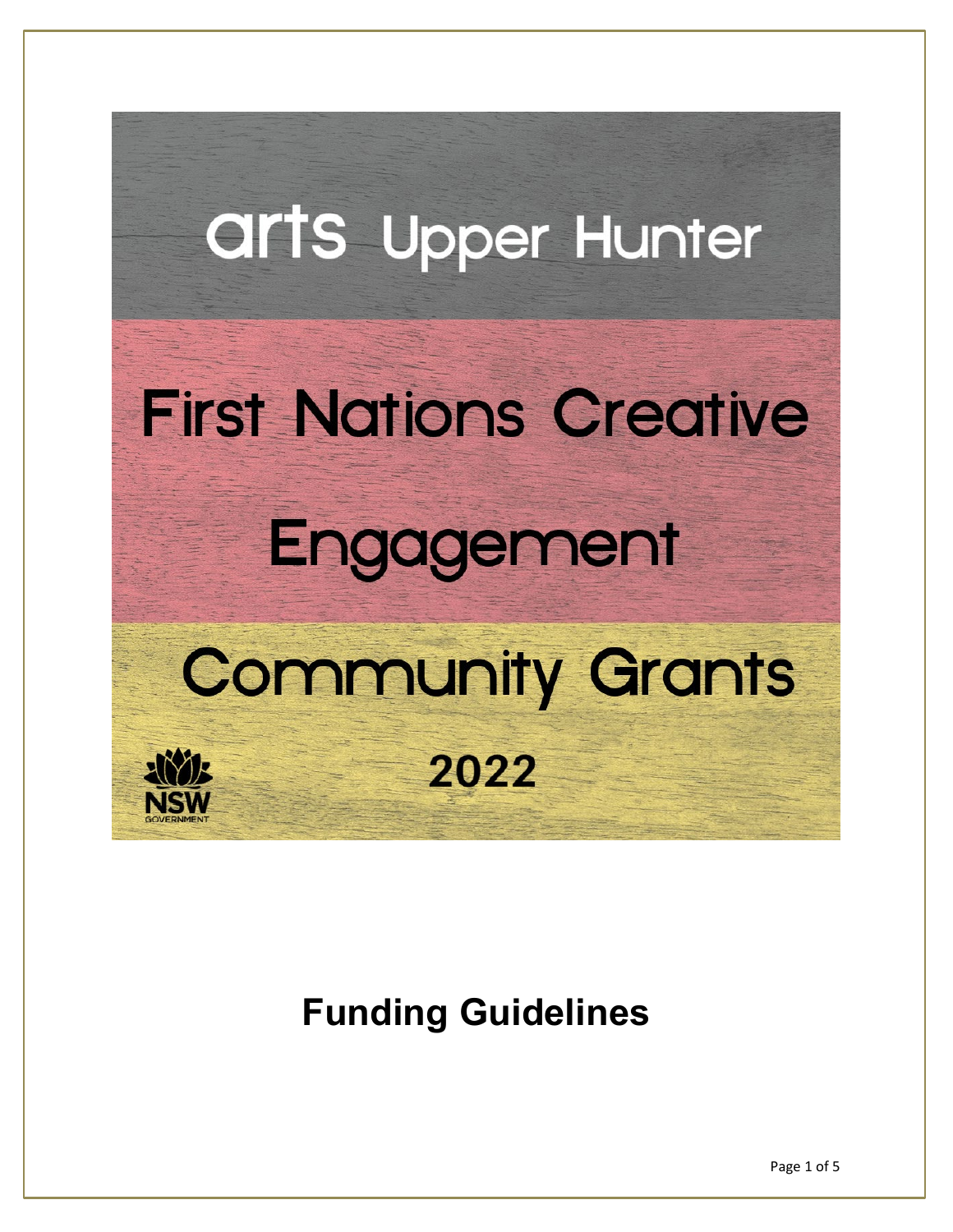Applications for the First Nations Creative Engagement Community Grants 2022

**Open on 1 June 2022**

**Close 5pm on Monday 27 June 2022**

**Project completed by 31 October 2022**

#### **Overview**

Arts Upper Hunter (AUH) is launching a First Nations Creative Engagement Community Grants Program of up to \$2,000 for organisations to present Creative Participation Activities and Workshops across our region.

The grants are aimed at helping local organisations promote artistic activity and First Nations participation, to assist events recover after the difficult Covid years, and to promote the connection of Arts Upper Hunter with local Aboriginal communities. More than half of the funding for these grants comes from an unspent portion of the NSW Government's Rescue & Restart program that was so successful in 2021. The rest is from our core funding, which is primarily provided by Create NSW and our four Participating Councils (Dungog, Singleton, Muswellbrook and Upper Hunter LGAs).

Smaller grant applications (anything from \$500 up) are welcome.

The total pool of grant money is \$7,000.

**Note:** Unspent funds will roll over and another round will be offered in a couple of months.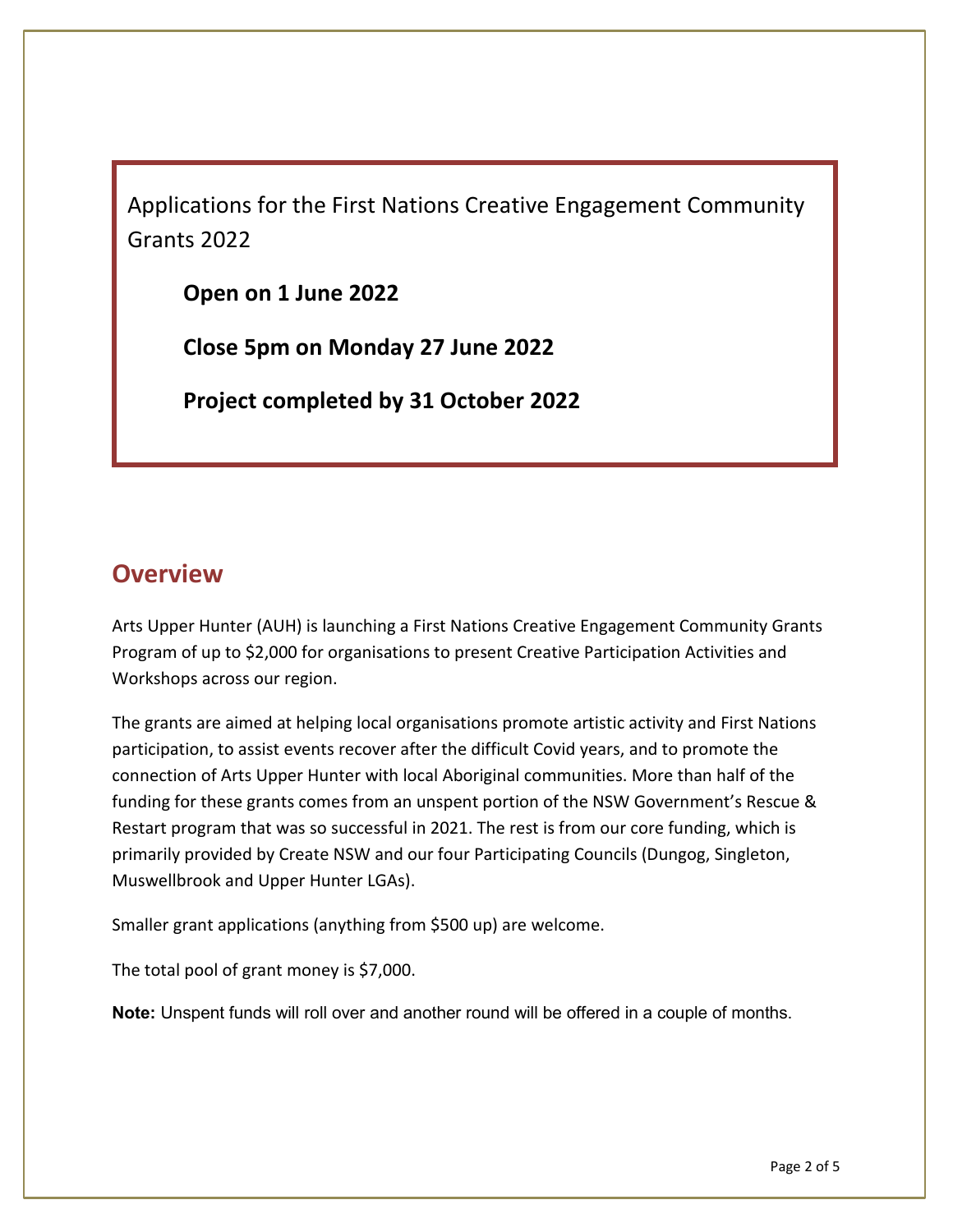#### **Eligibility**

- You must be based in the AUH region (Dungog, Singleton, Muswellbrook and Upper Hunter LGAs)
- You can be an organisation with significant connection to the local Aboriginal communities, or an arts or community organisation. Typically you would be an incorporated association or a Council entity and have Public Liability Insurance. Artists will also need their own personal protection or income protection insurance.
- Your proposal must be arts or culture related, any artform.
- Your proposal must be for a First Nations-centred creative activity. A project with specific completed work (by participants) would be favoured.
- Projects devoted to young participants (eg primary or secondary school children), towards families or older people, may be favourably viewed. Projects with Letter of Support from local Aboriginal organisations will be favourably viewed. An on-Country component or activity is acceptable. For projects involving young people, facilitators and helpers will need to provide a Working With Children Check.
- Non-Indigenous participants may also be included if you wish as long as a good proportion of attendees identify as First Nations. Exclusively Aboriginal cohorts are also encouraged. The prime goal of this grant is to encourage participation in creative activities by Aboriginal people.
- Arts Upper Hunter is committed to promoting First Nations Creative Arts in our region. We would welcome the opportunity to promote your project / activity as a free service. We would also appreciate photos of events and finished work: these will help promote AUH's future First Nations projects.

#### **What can the grant be used for?**

● We are open to anything that creatively engages Aboriginal people, such as a small-scale project or workshop to be held over a day or days, a cultural heritage event with a focus on participation by attendees. Please discuss with Arts Upper Hunter if you are concerned about whether your idea qualifies or not.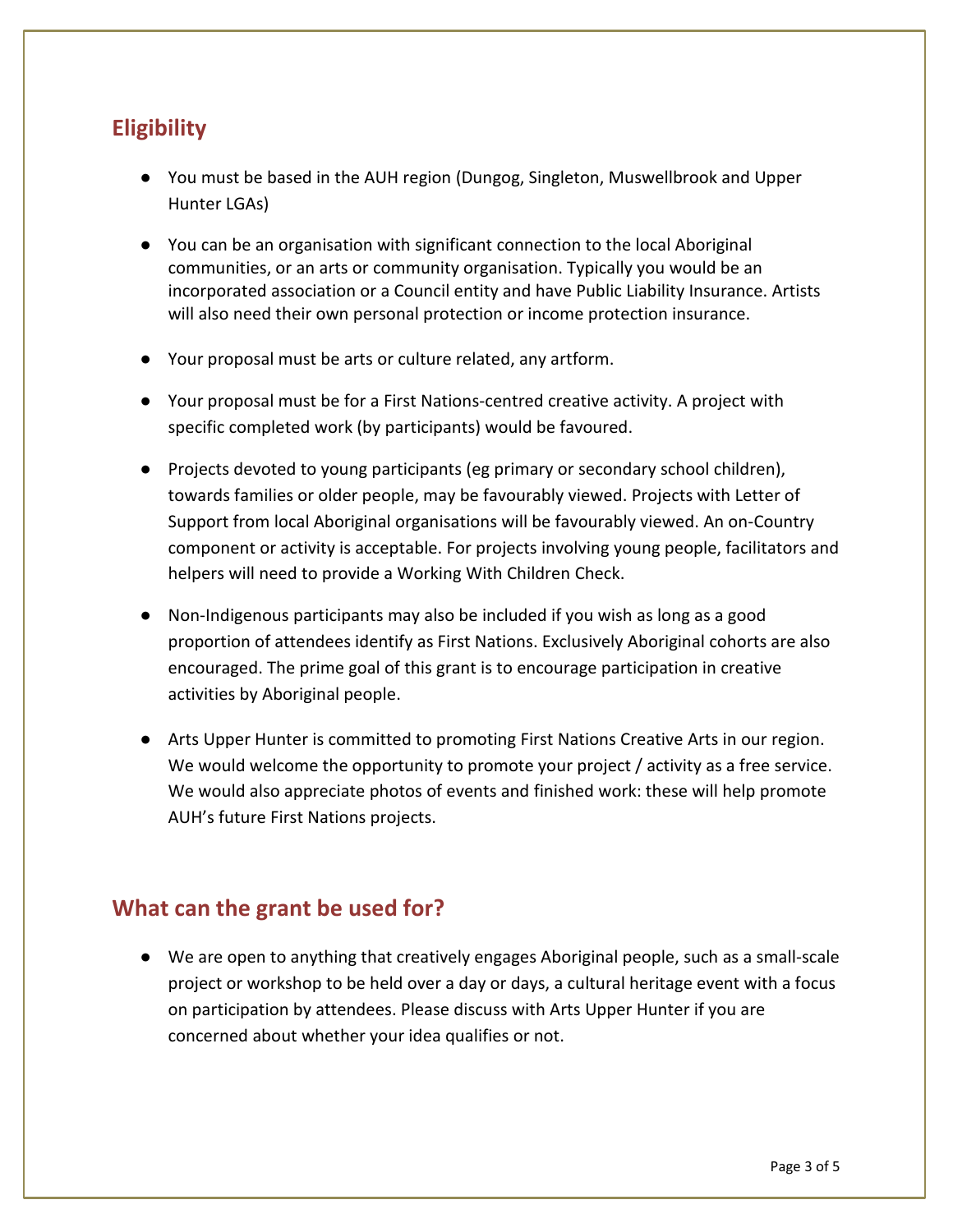- Payment to artists is essential and should be a good proportion of the spend. Other costs might include marketing and promotion, venue hire, purchase of consumables such as paint, equipment, software and skills development.
- Some assistance to support participation (eg transport to workshop) may also be funded.
- You are welcome to add to the grant with in-kind costs, your own funds or other grants or sponsorship.
- All applicants must discuss their project with Arts Upper Hunter before applying (see below).

#### **This grant will NOT support:**

- Competitions, Awards, Prizes, Judging, Fundraising events
- General operating expenses or ongoing costs of long-term continuous projects
- Projects that have commenced or are completed
- Activities which could be considered part of the curriculum for schools or tertiary institutions
- Non-arts related activities

#### **Key Dates**

- Applications open 1pm on Wednesday 1 June 2022.\*\*
- Applications close 5pm on Monday 27 June 2022.\*\*
- Applications will be assessed soon after and will be announced during Naidoc Week in early July 2022.\*\* We are happy to provide feedback to both successful and unsuccessful applicants.
- Funding agreements will be sent out soon after and need to be returned ASAP with an invoice and completed Supplier Application to Arts Upper Hunter for the amount granted.